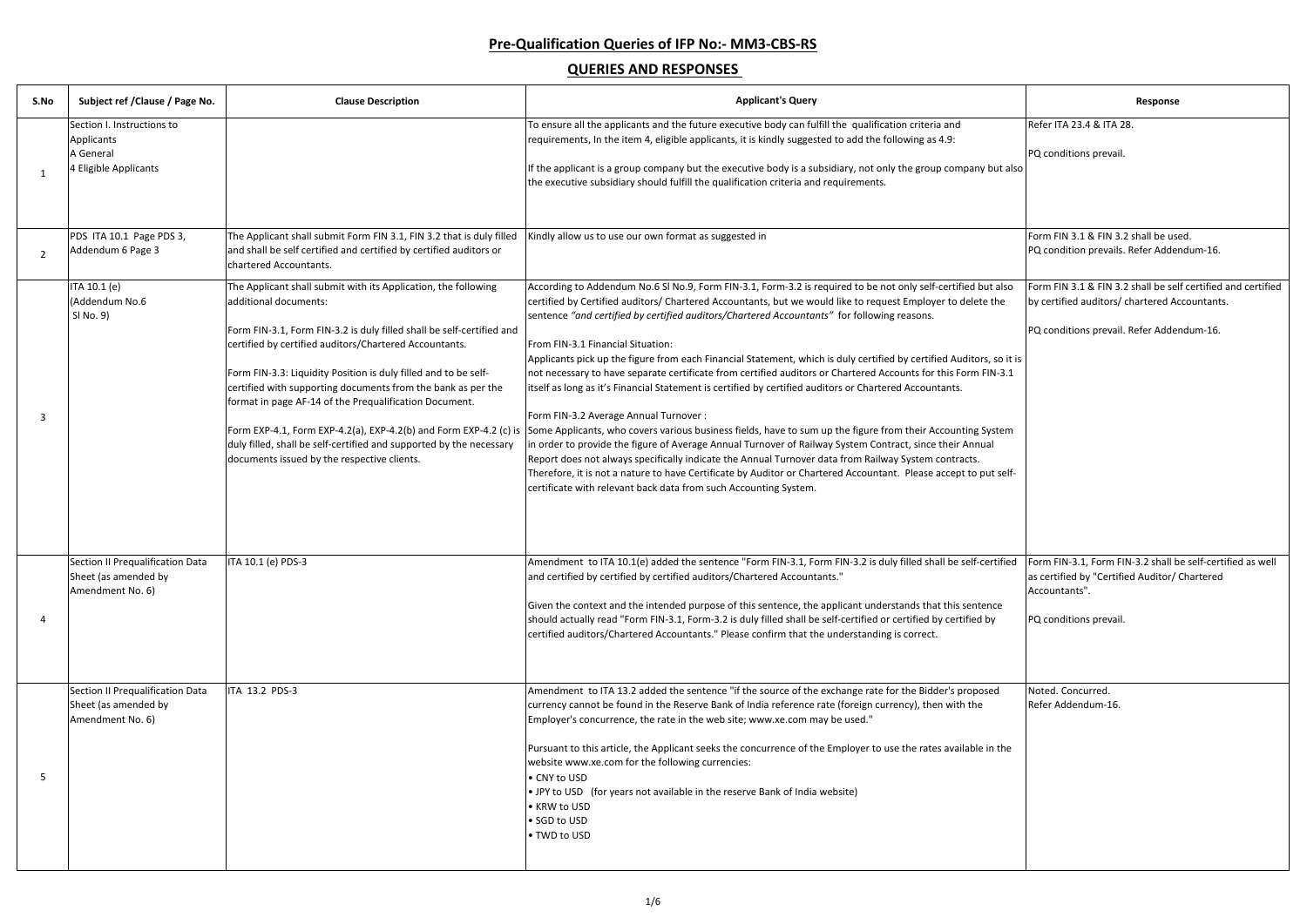| S.No | Subject ref / Clause / Page No.                                                                                                        | <b>Clause Description</b>                                                                                                                                                                                                                                                                                                                                                                                                                                                                                                                                                                                                                                                                 | <b>Applicant's Query</b>                                                                                                                                                                                                                                                                                                                                                                                                                                                                                                                                                                                                                                                                                                                                                                                                                                                                                                                                                                                                                                                                                                                                                                                                                                                                                                                                               | Response                                                                                            |
|------|----------------------------------------------------------------------------------------------------------------------------------------|-------------------------------------------------------------------------------------------------------------------------------------------------------------------------------------------------------------------------------------------------------------------------------------------------------------------------------------------------------------------------------------------------------------------------------------------------------------------------------------------------------------------------------------------------------------------------------------------------------------------------------------------------------------------------------------------|------------------------------------------------------------------------------------------------------------------------------------------------------------------------------------------------------------------------------------------------------------------------------------------------------------------------------------------------------------------------------------------------------------------------------------------------------------------------------------------------------------------------------------------------------------------------------------------------------------------------------------------------------------------------------------------------------------------------------------------------------------------------------------------------------------------------------------------------------------------------------------------------------------------------------------------------------------------------------------------------------------------------------------------------------------------------------------------------------------------------------------------------------------------------------------------------------------------------------------------------------------------------------------------------------------------------------------------------------------------------|-----------------------------------------------------------------------------------------------------|
| 6    | Addendum No.6; Section III.<br>Qualification Criteria and<br>Requirements:<br>4.2(b) Specific Experience -<br><b>Delivery Record</b>   | For the above and other Contracts completed and under<br>implementation,  record of more than 300 metro cars (i.e.<br>MRT, LRT, suburban railway or high speed railway). Out of which<br>minimum 200 cars shall be of either stainless steel or aluminum.                                                                                                                                                                                                                                                                                                                                                                                                                                 | We understand that LRT includes Tramways also, Please confirm.                                                                                                                                                                                                                                                                                                                                                                                                                                                                                                                                                                                                                                                                                                                                                                                                                                                                                                                                                                                                                                                                                                                                                                                                                                                                                                         | LRT include such transit systems which have separate<br>right of way and run on signalled movement. |
|      | Addendum No.6; Section III.<br>Qualification Criteria and<br>Requirements:<br>4.2(b) Specific Experience -<br>Delivery Record          | 150 cars out of above 300 cars must be operating satisfactorily<br>against more than one contract in at least one country other than<br>the country of manufacture or in India for last five (5) years<br>starting from 1st January 2011.                                                                                                                                                                                                                                                                                                                                                                                                                                                 | We request that the clause be please modified as below:<br>150 cars out of above 300 cars must be operating satisfactorily against more than one contract in at least one<br>country other than the country of manufacture or in India for last five (5) three (3) years starting from 1st<br>January 2011 2013.                                                                                                                                                                                                                                                                                                                                                                                                                                                                                                                                                                                                                                                                                                                                                                                                                                                                                                                                                                                                                                                       | Refer Addendum-16 for change in qualification criteria<br>and requirements.                         |
| 8    | Section III, Clause 4.2 (c), OCR -7<br>Specific Experience - Propulsion<br>Experience                                                  | As prime contractor, management contractor (i) or sub-<br>contractor, To have cumulative experience of minimum ten (10)<br>years in design and manufacturing of propulsion equipment<br>(Traction Converter - Inverter and Traction Induction Motor) and<br>Auxiliary Converter/Inverter And Propulsion equipment and<br>Auxiliary Converter/Inverter shall have been supplied for more<br>than 300 metro (i.e. MRT, LRT, sub- urban railway or high speed<br>railways) cars, which have been in revenue operation for at least<br>five (5) years against minimum five (5) different Contracts in the<br>metros of at least one country other than country of manufacture<br>or in India. | Through our Clarifications Set 2, Query 5 dated 22nd Dec 2015 & Set 3 Query 3 dated 1st January 2016 we<br>have requested MMRCL to allow the Consortium's Parent or Group company experience to be taken into<br>account as allowed in RS 10 Tender. However the same has been rejected as per Clarifications dated 11th July<br>16. Allowing established local legal entities (taking the experience of Parent or Group Company ) with good<br>delivery record of manufacturing propulsion systems in the past 5 years to manufacture & supply for Mumbai<br>Line 3 shall facilitate localization of critical propulsion components thereby enabling better spare parts supply<br>and maintenance support during the initial 5 years comprehensive maintenance as well as whole life of the<br>trains. This will be greatly beneficial to MMRCL. We again request MMRCL to allow local companies with<br>experience of substantially delivering metro projects in India to qualify for supplying fully indigenous<br>Propulsion System in line with the " Make in India" initiative. BT India has experience of supplying more than<br>500 cars of state- of-the art IGBT propulsion equipment to Delhi Metro as on date . We hence request MMRCL<br>to at least make suitable modifications to allow BT India to supply & deliver the propulsion equipments locally. | PQ condition prevails. Refer Addendum-16.                                                           |
|      | Addendum No.6; Section III.<br>Qualification Criteria and<br>Requirements:<br>4.2(c) Specific Experience -<br><b>Propulsion System</b> | Propulsion equipment and Auxiliary Converter/Inverter shall have We request that the clause be please modified as below:<br>been supplied for more than 300 metro (i.e. MRT, LRT, sub- urban<br>railway or high speed railways) cars, which have been in revenue<br>operation for at least five (5) years against minimum five (5)<br>different Contracts in the metros of at least one country other<br>than the country of manufacture or in India.                                                                                                                                                                                                                                     | Propulsion equipment and Auxiliary Converter/Inverter shall have been supplied for more than 300 metro (i.e.<br>MRT, LRT, sub- urban railway or high speed railways) cars, which have been in revenue operation for at least<br><i>five</i> (5) three (3) years against minimum <i>five</i> (5) three (3) different Contracts in the metros of at least one<br>country other than the country of manufacture or in India.                                                                                                                                                                                                                                                                                                                                                                                                                                                                                                                                                                                                                                                                                                                                                                                                                                                                                                                                              | PQ condition prevails. Refer Addendum-16.                                                           |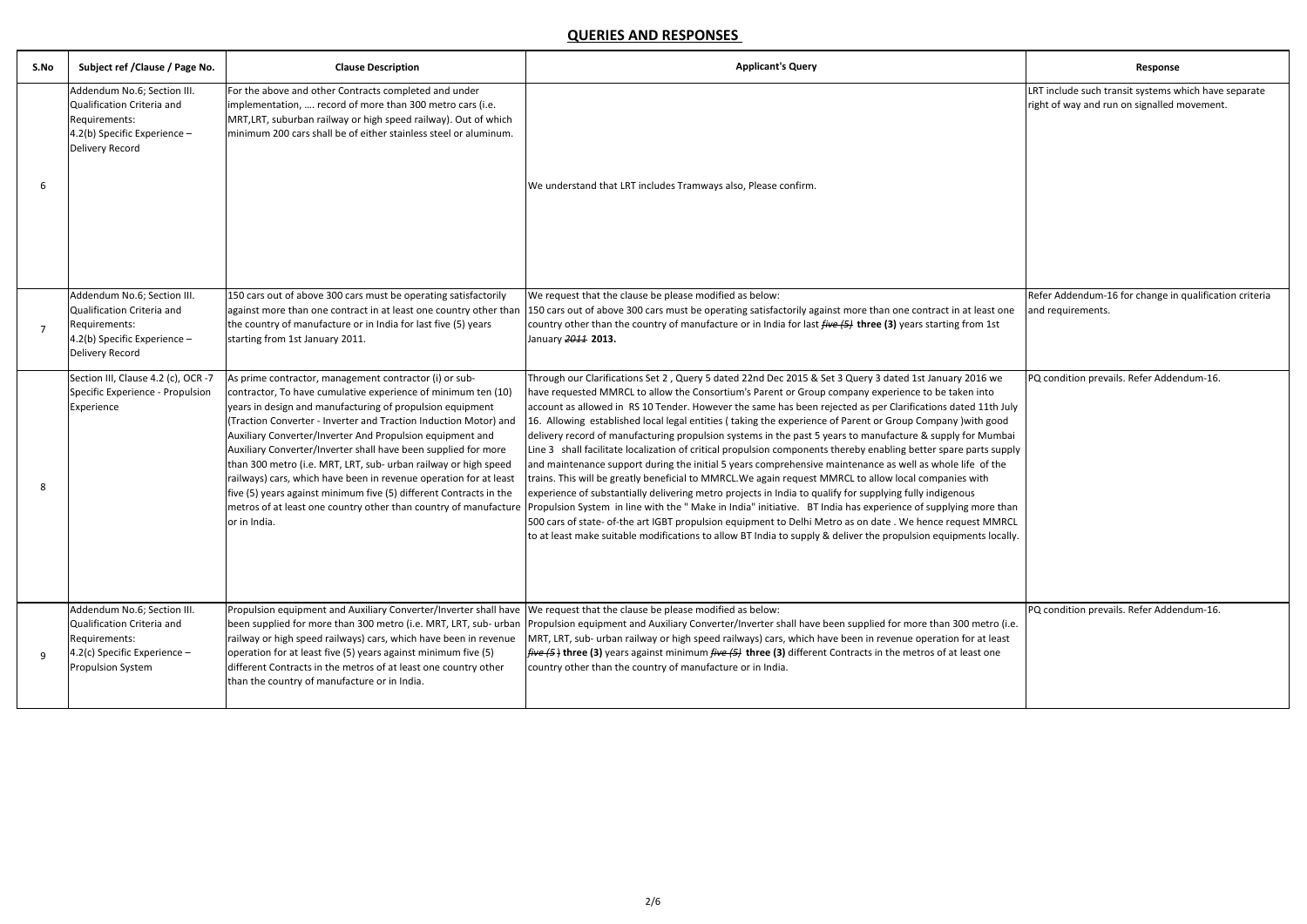| S.No | Subject ref / Clause / Page No.                                                            | <b>Clause Description</b>                                                                                                                                                                                                                                                                                  | <b>Applicant's Query</b>                                                                                                                                                                                                                                                                                                                                                                                                                                                                                                                                                                                                                                                                                                                                                         | Response                                                                                                                                                                                                                                                                                                                                                                                                                                              |
|------|--------------------------------------------------------------------------------------------|------------------------------------------------------------------------------------------------------------------------------------------------------------------------------------------------------------------------------------------------------------------------------------------------------------|----------------------------------------------------------------------------------------------------------------------------------------------------------------------------------------------------------------------------------------------------------------------------------------------------------------------------------------------------------------------------------------------------------------------------------------------------------------------------------------------------------------------------------------------------------------------------------------------------------------------------------------------------------------------------------------------------------------------------------------------------------------------------------|-------------------------------------------------------------------------------------------------------------------------------------------------------------------------------------------------------------------------------------------------------------------------------------------------------------------------------------------------------------------------------------------------------------------------------------------------------|
| 10   | Section III. Qualification Criteria<br>and Requirements<br>Page QCR-9                      |                                                                                                                                                                                                                                                                                                            | To ensure the maintenance work can be smoothly implemented, in the part of "Qualification Criteria and<br>Requirements", it is kindly suggested to add the following as No. 4.2(d):<br>No: $4.2(d)$<br>Factor: Specific experience - maintenance service<br>Requirement: A minimum number of two similar rolling stock maintenance service contracts that have been<br>satisfactorily and substantially implemented as a prime contractor (single entity or JV member). One out of<br>above must be in at least one country other than the country of manufacture or in India for more than 3 years.<br>Single Entity: Must meet requirement<br>All Parties Combined: Must meet requirement<br>Each Member: N/A<br>One Member: N/A<br>Submission requirements: Form EXP - 4.2(d) | PQ conditions prevail.                                                                                                                                                                                                                                                                                                                                                                                                                                |
| 11   | Section III, Qualification Criteria<br>and Requirements Page QCR-9,<br>Notes for applicant | Notes for the applicant<br>(iv) For the contracts under which the Applicant participated as JV,<br>only the Applicant share, by value, shall be considered to meet<br>this requirement.<br>(v) Only the actual execution of the Applicant or its sub-<br>contractor shall be countable for the evaluation. | We opine that there is an ambiguity between Sl. No (iv) & (v).<br>Our understanding is that, notwithstanding the actual scope of work performed by the consortium member in<br>a certain contract, such a member can gain the eligibility for the entire scope of work (viz, design, Manufacture,<br>Interface, Testing and Commissioning) of the contract, but limited to he member of cars arrived according to<br>its share by value.<br>Kindly confirm.                                                                                                                                                                                                                                                                                                                      | There is no ambiguity between foot note SI. No (iv) & (v).<br>Both footnotes are not applicable for the same<br>requirement.<br>Footnote at Sr. No. (iv) is applicable for the "Specific<br>Experience - Delivery Record<br>and Operational Performance" mentioned at Sr. No. 4.2<br>(b), whereas footnote at Sr. No. (v) is applicable for the<br>"Specific Experience - Propulsion System" mentioned at<br>Sr. No. 4.2(c).<br>PQ condition Prevail. |
| 12   | Section IV, AF-14 (Banking<br>Format)                                                      | AF-14 Format to be submitted with Form FIN 3.3 (Liquidate<br>Position)                                                                                                                                                                                                                                     | Kindly accept bank's own format as suggested in our Clarification Set 2 dated 22nd December 2015. This has<br>been accepted in earlier tenders as its difficult for banks to accept the stated format as in AF 14.                                                                                                                                                                                                                                                                                                                                                                                                                                                                                                                                                               | AF-14 format shall be used. Any other format is not<br>permitted.<br>PQ condition prevails. Refer Addendum-16.                                                                                                                                                                                                                                                                                                                                        |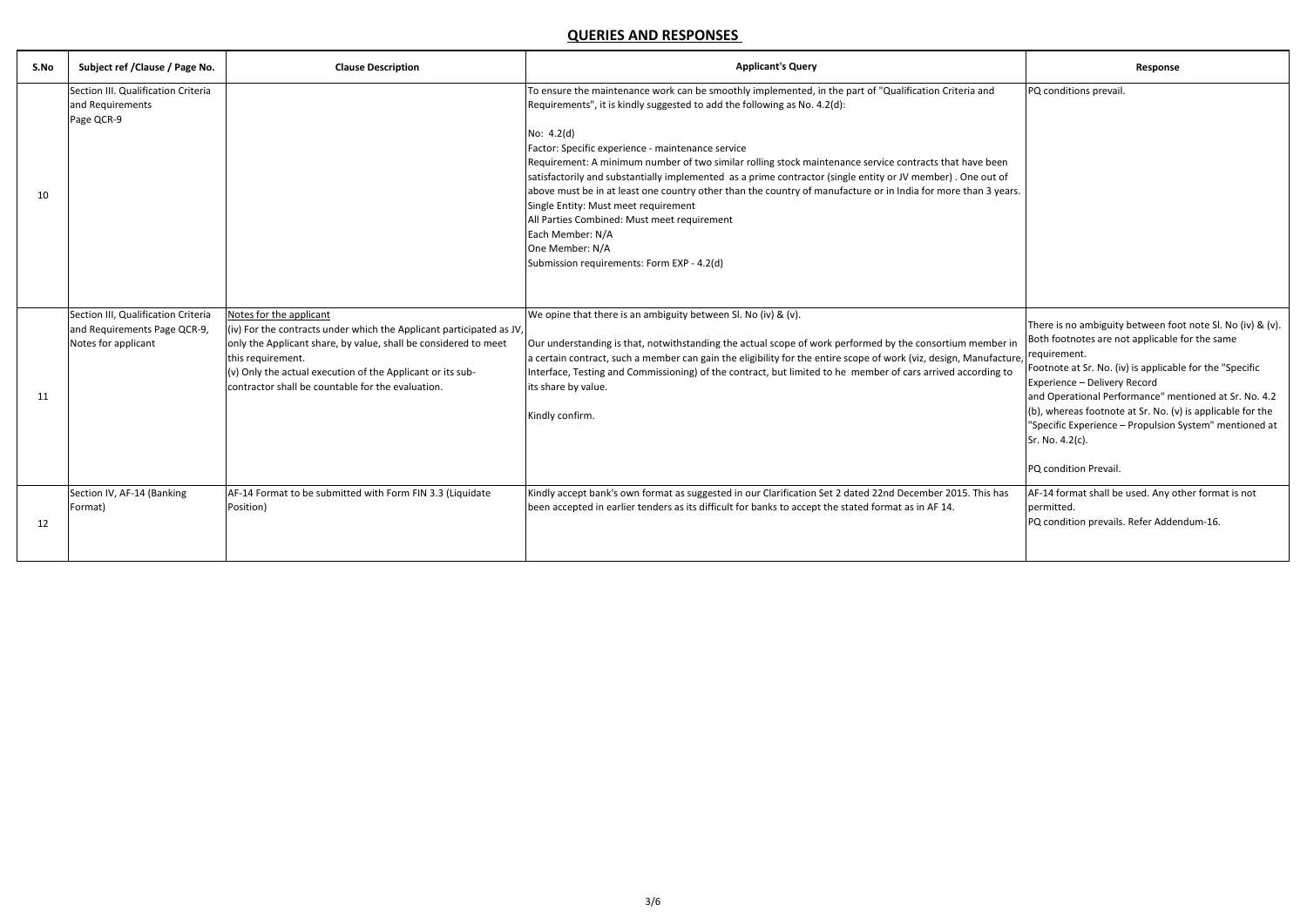|                | Response                                  |
|----------------|-------------------------------------------|
| t no           | AF-14 format shall be used by the bank.   |
| ١<br>oyer to   | PQ condition prevails. Refer Addendum-16. |
| s.             |                                           |
| ject to        |                                           |
| legally        |                                           |
| ar, and        |                                           |
| rres}<br>r the |                                           |
|                |                                           |
|                |                                           |
|                |                                           |
| oposed         | Noted. Concurred.                         |
|                | Refer Addendum-16.                        |
| n the          |                                           |
|                |                                           |
|                |                                           |
|                |                                           |
| he             | PQ conditions prevail.                    |
|                |                                           |
|                |                                           |
|                |                                           |
| d<br>ting)     |                                           |
|                |                                           |
|                |                                           |

| S.No | Subject ref / Clause / Page No.                                 | <b>Clause Description</b> | <b>Applicant's Query</b>                                                                                                                                                                                                                                                                                                                                                                                                                                                                                                                                                                                                                                                                                                                                                                                                                                                                                                                                                                                                                                                                                                                                                                                                                                                                                                                                                                                                                                                                                                                                                                                                  | Response                                |
|------|-----------------------------------------------------------------|---------------------------|---------------------------------------------------------------------------------------------------------------------------------------------------------------------------------------------------------------------------------------------------------------------------------------------------------------------------------------------------------------------------------------------------------------------------------------------------------------------------------------------------------------------------------------------------------------------------------------------------------------------------------------------------------------------------------------------------------------------------------------------------------------------------------------------------------------------------------------------------------------------------------------------------------------------------------------------------------------------------------------------------------------------------------------------------------------------------------------------------------------------------------------------------------------------------------------------------------------------------------------------------------------------------------------------------------------------------------------------------------------------------------------------------------------------------------------------------------------------------------------------------------------------------------------------------------------------------------------------------------------------------|-----------------------------------------|
| 13   | Section IV, AF-14                                               | <b>Bank Letter</b>        | Banks can issue Reference Letter and confirm Applicant's current position of credit line or overdraft, but no<br>bank can commit or guarantee Applicant's future position of credit line or overdraft, since it depends on<br>various factors and uncontrollable by banks. Under these circumstances we would like to request Employer to PQ condition prevails. Refer Addendum<br>replace the 4th and 5th paragraph of Bank Letter Format as follows;<br>Replace:<br>"In this connection, we shall provide necessary Working Capital support i.e. Overdraft to the extent of {Rs.<br>Amount i.e. Rs.XXX crores} as per terms applicable for such limits within the consortium.<br>The above Credit facility proposed until completion of Contract to be extended to the bidder shall be subject to<br>due diligence and approvals from our sanctioning authorities."<br>With:<br>"This letter shall not be construed as a commitment, guarantee nor warranty, or otherwise to have any legally<br>binding effect to our bank."<br>In addition, the definition of the term mentioned in the following sentence of third paragraph is not clear, and<br>Banks cannot figure out the amount. Therefore, we would like Employer to delete this sentence.<br>"The company is enjoying total Working Capital limits i.e. Cash Credit limit of {Rs. Amount i.e. Rs. XXX corres}<br>and the Guarantee / Letters of Credit Limit of {Rs. Amount i.e Rs. XXX corres} from Banking System under the<br>system arrangement.<br>Sample of our modified format is as per the attached, which please confirm to allow Applicant to use. | AF-14 format shall be used by the bank  |
| 14   | Section IV Application Forms (as<br>amended by Amendment No. 6) | Form FIN-3.3 AF-13        | Amendment to Form FIN 3.3 added the sentence "if the source of the exchange rate for the Bidder's proposed<br>currency cannot be found in the Reserve Bank of India reference rate (foreign currency), then with the<br>Employer's concurrence, the rate in the web site; www.xe.com may be used."<br>Pursuant to this article, the Applicant seeks the concurrence of the Employer to use the rates available in the<br>website www.xe.com for the following currencies:<br>• CNY to USD<br>• JPY to USD (for years not available in the reserve Bank of India website)<br>• KRW to USD<br>• SGD to USD<br>• TWD to USD                                                                                                                                                                                                                                                                                                                                                                                                                                                                                                                                                                                                                                                                                                                                                                                                                                                                                                                                                                                                  | Noted. Concurred.<br>Refer Addendum-16. |
|      | Section IV. Application Forms,                                  |                           | In the Section IV. Application Forms, it is kindly suggested to add the following as Form EXP - 4.2(d) for the<br>maintenance experience :<br>Form EXP - 4.2(d)<br>Specific experience-maintenance service<br>[The following table shall be filled in for the Applicant and for each member of a JV]<br>Date: [insert day, month, year]<br>Applicant's Legal Name: [insert full name]<br>Applicant's Party Legal Name: [insert full name]<br>IFP No.: MM3-CBS-RS<br>Page [insert page number] of [insert total number] pages<br>[Identify contracts that demonstrate maintenance work pursuant to Section III, Qualification Criteria and<br>Requirements, Sub-Factor 4.2(d). List contracts chronologically, according to their commencement (starting)<br>dates.]<br>Specific experience-maintenance service<br><b>Ending Year</b><br>Contract Identification<br>Role of Applicant<br><b>Starting Year</b>                                                                                                                                                                                                                                                                                                                                                                                                                                                                                                                                                                                                                                                                                                              | PQ conditions prevail.                  |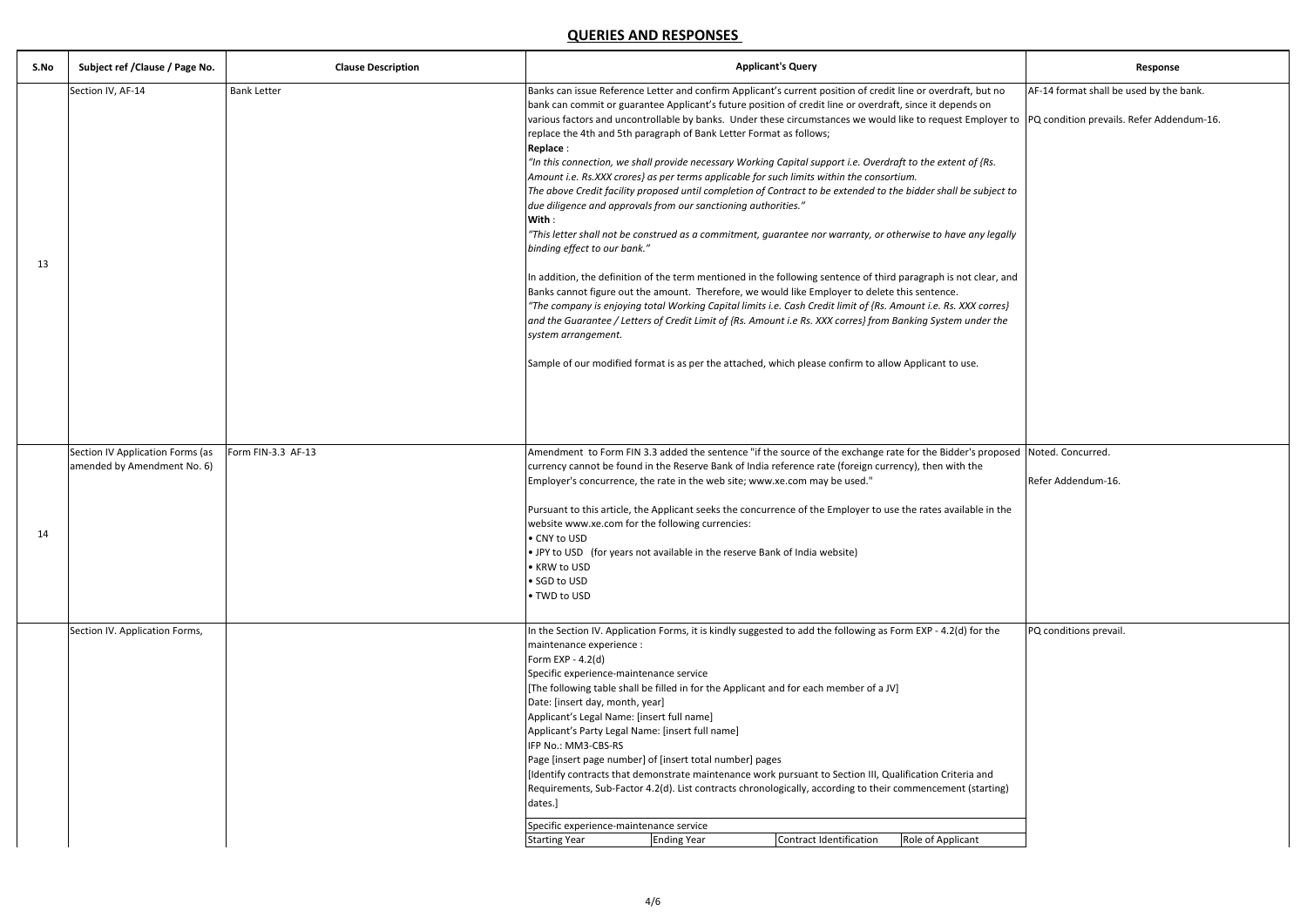| S.No | Subject ref / Clause / Page No.                                                                    | <b>Clause Description</b>                                                                                                                                                                                                              | <b>Applicant's Query</b>                                                                                                                                                                                                                                                                           |                                                           |                                                                                                                                                                                                                                                                                                                                                                                                                                | Response                                                                  |                                                                                                             |
|------|----------------------------------------------------------------------------------------------------|----------------------------------------------------------------------------------------------------------------------------------------------------------------------------------------------------------------------------------------|----------------------------------------------------------------------------------------------------------------------------------------------------------------------------------------------------------------------------------------------------------------------------------------------------|-----------------------------------------------------------|--------------------------------------------------------------------------------------------------------------------------------------------------------------------------------------------------------------------------------------------------------------------------------------------------------------------------------------------------------------------------------------------------------------------------------|---------------------------------------------------------------------------|-------------------------------------------------------------------------------------------------------------|
| 15   |                                                                                                    |                                                                                                                                                                                                                                        | [indicate year]                                                                                                                                                                                                                                                                                    | [indicate year]                                           | Contract name: [insert full   [insert "Prime Contractor<br>namel<br>Brief description of the<br>Works performed by the<br>Applicant: [describe Works   "Management<br>performed briefly]<br>Amount of contract:<br>[insert amount in currency,<br>mention currency used,<br>exchange rate and USD<br>equivalent*]<br>Name of Employer:<br>[indicate full name]<br>Address: [indicate<br>street/number/town or<br>city/country] | (single entity or JV<br>member)" or<br>"Subcontractor" or<br>Contractor"] |                                                                                                             |
|      |                                                                                                    |                                                                                                                                                                                                                                        |                                                                                                                                                                                                                                                                                                    | * Refer to ITA 13.2 for date and source of exchange rate. |                                                                                                                                                                                                                                                                                                                                                                                                                                |                                                                           |                                                                                                             |
| 16   | Section VI. Scope of Works<br>Description of the Works<br>item A.ii                                | The Comprehensive Maintenance for the "Propulsion System<br>including Train Control" for tentatively 900,000 km, or 5 years,<br>whichever is later i.e. up to the completion of first major periodic<br>overhaul excluding DLP period. | In order to make a better operation, it is kindly requested to amend the clause as follows::<br>The Comprehensive Maintenance for the rolling stock for tentatively 900,000 km, or 5 years, whichever is later<br>i.e. up to the completion of first major periodic overhaul excluding DLP period. |                                                           |                                                                                                                                                                                                                                                                                                                                                                                                                                |                                                                           | Refer Sr. No. 17, Addendum-16 for revised requirements<br>pertaining to Comprehensive Maintenance Services. |
| 17   | Addendum 8                                                                                         | "The deadline for Application submission is:<br>Date: 15th September, 2016"<br>Time: 3:00 p.m."                                                                                                                                        | For the adequate assessment of the queries and documents preparation, a 2 months extension for the<br>Applicant Due date is kindly requested, which will be December 18. 2016                                                                                                                      |                                                           |                                                                                                                                                                                                                                                                                                                                                                                                                                |                                                                           | Refer Addendum - 15                                                                                         |
| 18   | Addendum 5                                                                                         | "The deadline for Application submission is:<br>Date: 28th Jul, 2016<br>Time: 3:00 p.m."                                                                                                                                               | Application Submission due Date from 28 July to 2016 to 30 September 2016, so that Applicants can prepare<br>appropriate Application Document in compliance with requirements added through Addendum No. 6                                                                                         |                                                           |                                                                                                                                                                                                                                                                                                                                                                                                                                | Refer Addendum - 15                                                       |                                                                                                             |
| 19   | Addendum 5                                                                                         | "The deadline for Application submission is:<br>Date: 28th Jul, 2016<br>Time: 3:00 p.m."                                                                                                                                               | August holidays. Therefore, we request you to<br>With reference<br>extend the PQ submission date by 2 months from the date of PQ submission 28th July, 2016 to 28th<br>September, 2016                                                                                                             |                                                           |                                                                                                                                                                                                                                                                                                                                                                                                                                | Refer Addendum - 15                                                       |                                                                                                             |
| 20   | Addendum 5                                                                                         | "The deadline for Application submission is:<br>Date: 28th Jul, 2016<br>Time: 3:00 p.m."                                                                                                                                               | With<br>reference<br>order to prepare all the documents including notarisation required, we would need some more time and shall<br>request you to kindly extend the bid submission time by one month from the present date of submission                                                           |                                                           |                                                                                                                                                                                                                                                                                                                                                                                                                                | Refer Addendum - 15                                                       |                                                                                                             |
| 21   | Deadline for submission of the<br>applications: Addendum No. -5, Sl. Date: 28th Jul, 2016<br>No. 1 | "The deadline for Application submission is:<br>Time: 3:00 p.m."                                                                                                                                                                       | documents and decide upon the bid submission strategy.<br>Hence, request to extend the deadline for application submission by at least 04 weeks.<br>Kindly consider.                                                                                                                               |                                                           | Addendum no. 6 was received on 11th July 2016 and we need some more time to review/ analyze the                                                                                                                                                                                                                                                                                                                                |                                                                           | Refer Addendum - 15                                                                                         |